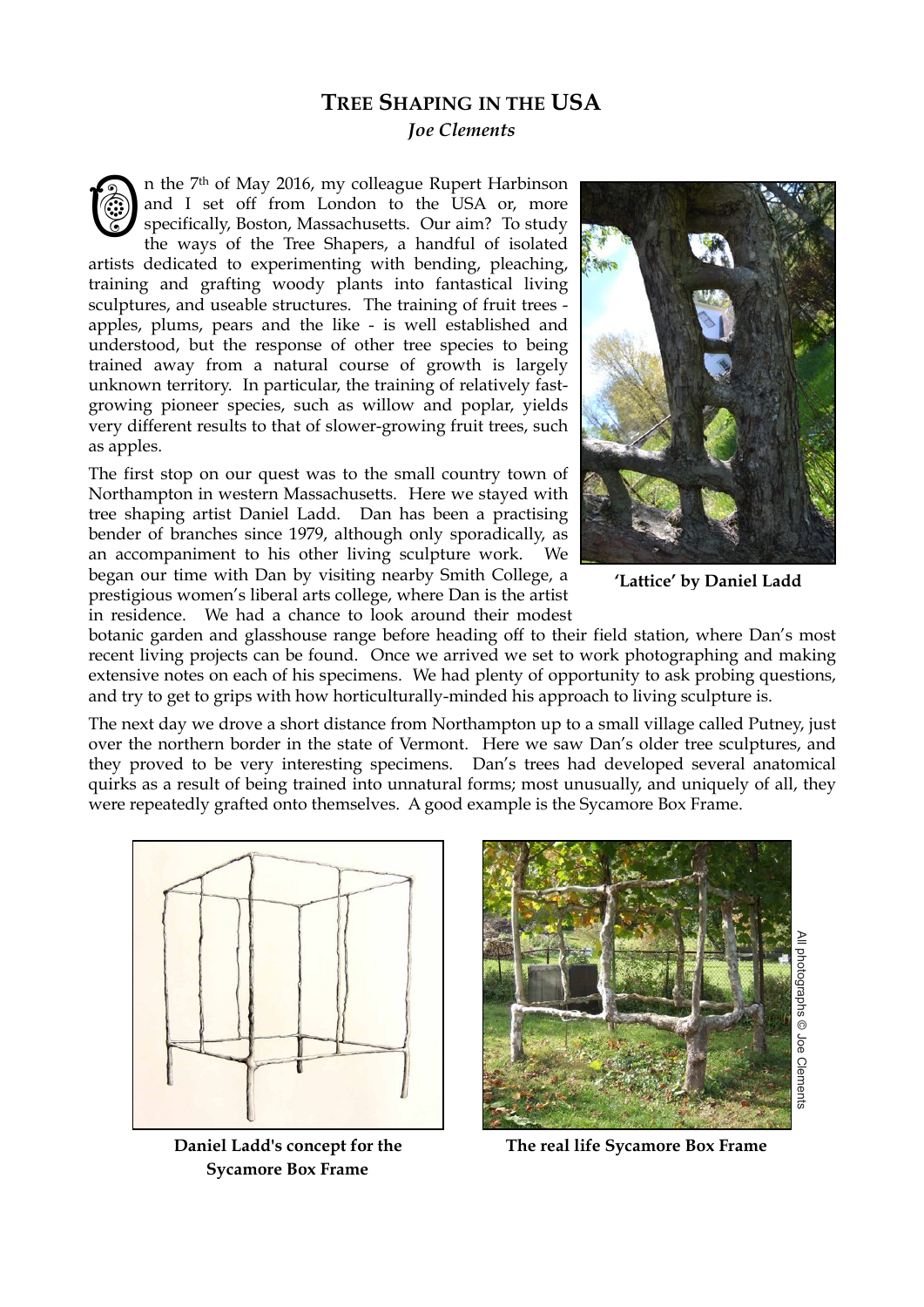The next chapter of our journey saw us fly across the United States to sunny California, where we headed for the town of Gilroy, near Santa Cruz. We were here to record the remains of Axel Erlandson's famous Tree Circus. Erlandson, the son of Swedish immigrants to the USA, was born in Minnesota in 1884. He is the earliest known Tree Shaper and, arguably, the most accomplished to date. Beginning his working life as a farmer and land surveyor, he went on to practice the art of tree-trunk topiary from 1928 until he died in 1964.

Mark Primack, a famous architect and our host in Santa Cruz, was the man responsible for stepping in and caring for the Tree Circus after Erlandson passed away. He organised groups of guerrilla gardeners to break into the abandoned site, to weed and water the trees. He also found a buyer for the trees, which has enabled many of them to survive to the present day.

It had been my dream to visit this Mecca for Tree Shapers since I was in my mid-teens, but when Rupert, Mark and I finally pulled up at the site I was quite horrified by what I saw. The current owner of the Tree Circus is the town of Gilroy, and the Tree Circus has been subsumed into a much larger entity known as 'Gilroy Gardens Family Theme Park'. It would be a gross understatement to call Gilroy Gardens 'cheesy'. A different cheery fairground song greeted us every ten paces. Teacup rides, rollercoasters and puppet shows of singing and dancing vegetables stood side by side with the great horticultural legacy of Axel Erlandson. All this would have been forgivable had it enabled the Tree Circus to survive into the twenty-first century. But, unfortunately, many of the trees were dead or dying, and those that remain in good health will not survive many more Californian droughts without adequate irrigation. Nevertheless, we set about taking photographs, recording observations, and questioning Mark. We obtained a wealth of invaluable data on the Tree Circus – and the trees themselves were, of course, awesome.



**This neglected tree was once Axel Erlandsons 'Birdcage'. The crown has died back almost entirely, causing epicormic growth to sprout at the base. It has been in this wooden planter since 1975.**



**The Archway was one specimen still in good condition**